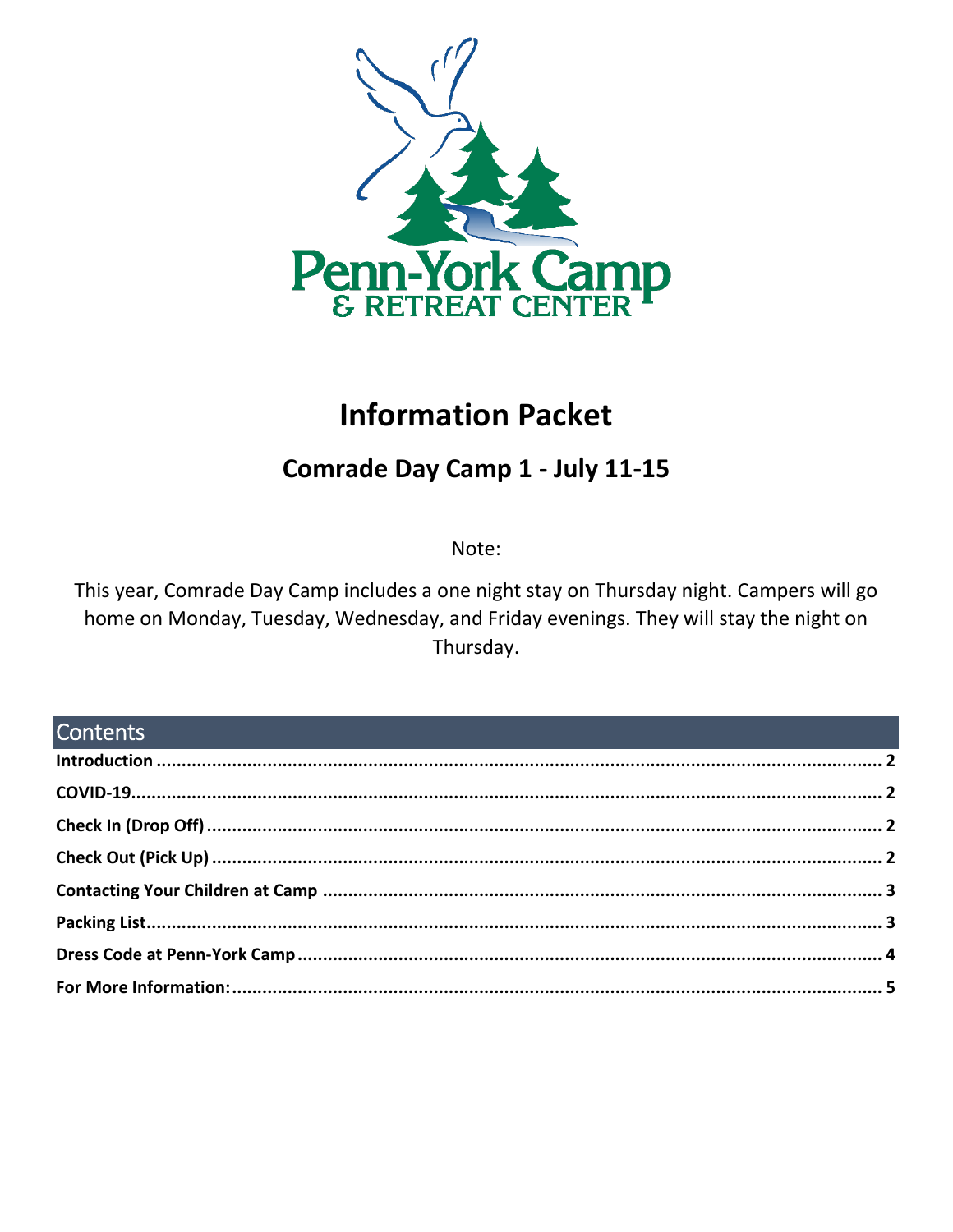#### <span id="page-1-0"></span>**Introduction**

Greetings from Penn-York Camp,

We are looking forward to a great week of camp. Below you will find some basic information concerning camp here this summer. Please review this information, and if you have any questions, please contact us.

God Bless,

Crissie Office Manager

#### <span id="page-1-1"></span>COVID-19

We are intending to proceed with summer camp without any extra COVID-19 restrictions. We will continue to keep the camp cleaned and disinfected to our normal summer camp standards.

If something changes and we need to enact additional measures, we will send out that information to you at the time.

#### <span id="page-1-2"></span>Check In (Drop Off)

Check in for **Comrade Day Camp 1** is on **Monday, July 11 at 8:00 a.m.** All parents and campers should come to the **Camp Office** to check their child in for camp. Check in on Tuesday, Wednesday, and Thursday is also at 8 a.m. at the camp office.

**The "Medical Form and PYC Program Release Form" should be completed before arrival**. These forms are normally completed with registration or emailed to you right after registration. If you have not received these forms, please contact the PYC office.

## <span id="page-1-3"></span>Check Out (Pick Up)

Check out will begin at **7 p.m. on Monday, Tuesday, and Wednesday. Campers will spend Thursday night at camp, then will be picked up at 6 p.m. on Friday. at the Pavilion.**

Parents are asked to please not be early as it will interrupt scheduled activities. Parents can drive to the checkout location and our staff will walk you through the checkout process, which will include signing a release which will permit our staff to release your child to you. DO NOT go directly to your child's cabin as our staff are not permitted to release your child to you until you have signed the release.

If a person other than a parent/legal guardian will be picking the camper up, or if the camper will need to be picked up before the designated pick up time, then the parent should fill out the **"Pick Up – Release Form**" (located at the end of this info packet) and hand it in when you drop your child off for camp. If unforeseen circumstances make it so that you were not able to turn in the Pick Up – Release Form, call the office and explain the situation.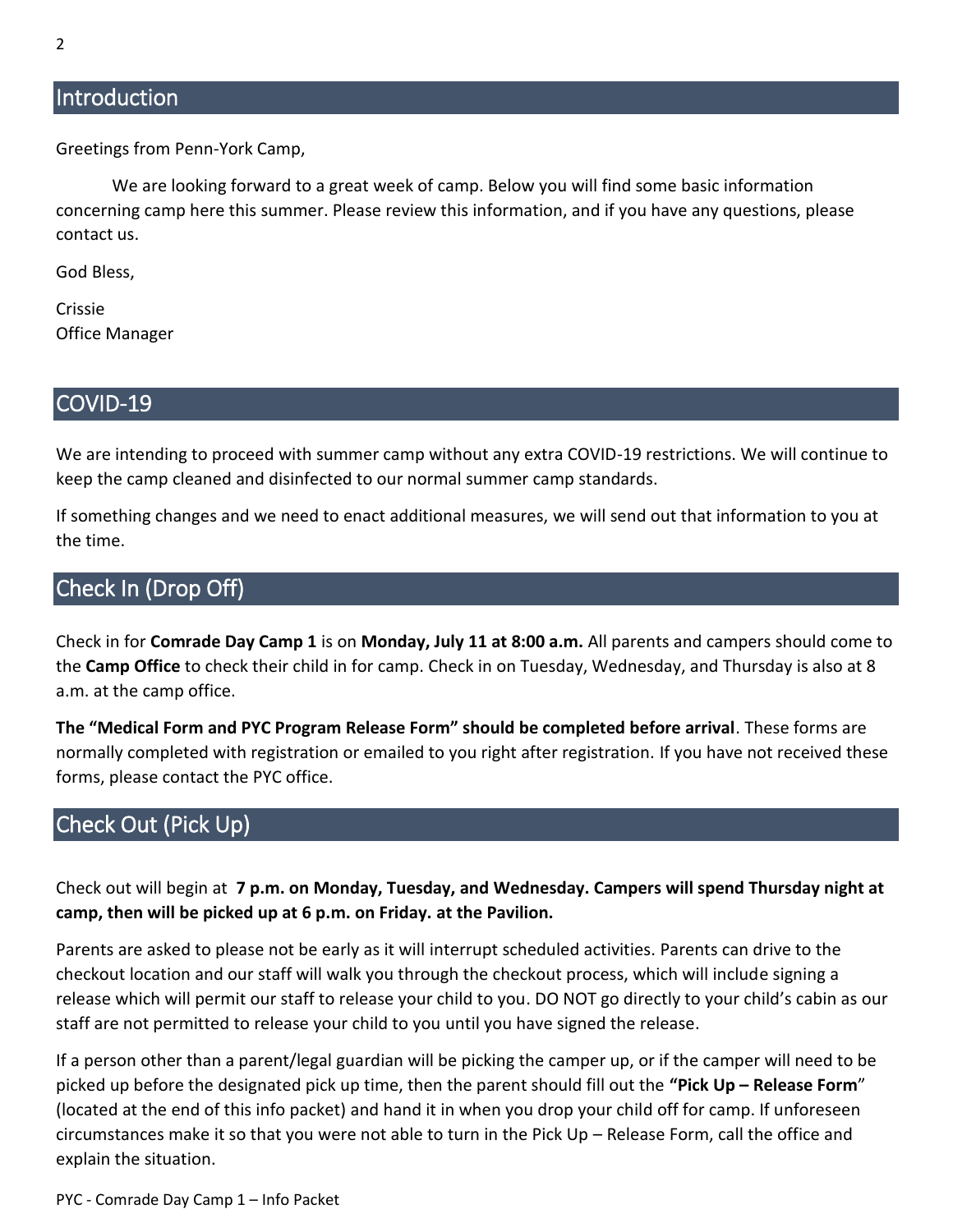### <span id="page-2-0"></span>Contacting Your Children at Camp

Parents are encouraged to write to their children while at Camp. A letter from home is often very encouraging to campers. There are two ways that a parent can do this. The first is by snail mail. If you contact your child by snail mail, we recommend that you send the letter before the week of camp starts, that way your child will be sure to receive the letter during their stay at Camp. To send mail to camp, use the following address.

Penn-York Camp Attn: *Camper's Name* 266 Northern Potter Rd. Ulysses, PA 16948

The second and faster method is to use email. To send your child an email at camp, send the email to [pennyork@pennyork.com](mailto:pennyork@pennyork.com) and put Attn: *Camper's Name* in the subject line. We will then print off the email and give it to your child.

*Please do not try to contact your children by phone.* The reason we ask this is because we have found that a phone call will often make a camper feel homesick. Therefore, we ask that parents do not call our office and ask to talk to their child. We know that this is a lot to ask, but please trust us; your child will have a great time, and we will contact you if there are any issues.

#### <span id="page-2-1"></span>Packing List

#### **Packing List:**

- Outdoor Clothing
- Modest Swimsuit and Summer Wear\*
- Sleeping Clothes (for Thursday Night)
- Sleeping Bag or sheets and blankets (for quiet time)
- Pillow
- Shoes and Sandals
- Soap and Shampoo (for Thursday Night)
- Towel and Washcloth (for Thursday Night)
- Bible
- Personal Items
- Light Jacket
- Water-bottle
- Medications (Will be given to the health officer)

#### **You May Also Want To Bring:**

- Sheets for a single size mattress (for quiet time)
- Camera
- Flashlight
- Musical Instrument
- Bug Spray
- Sunscreen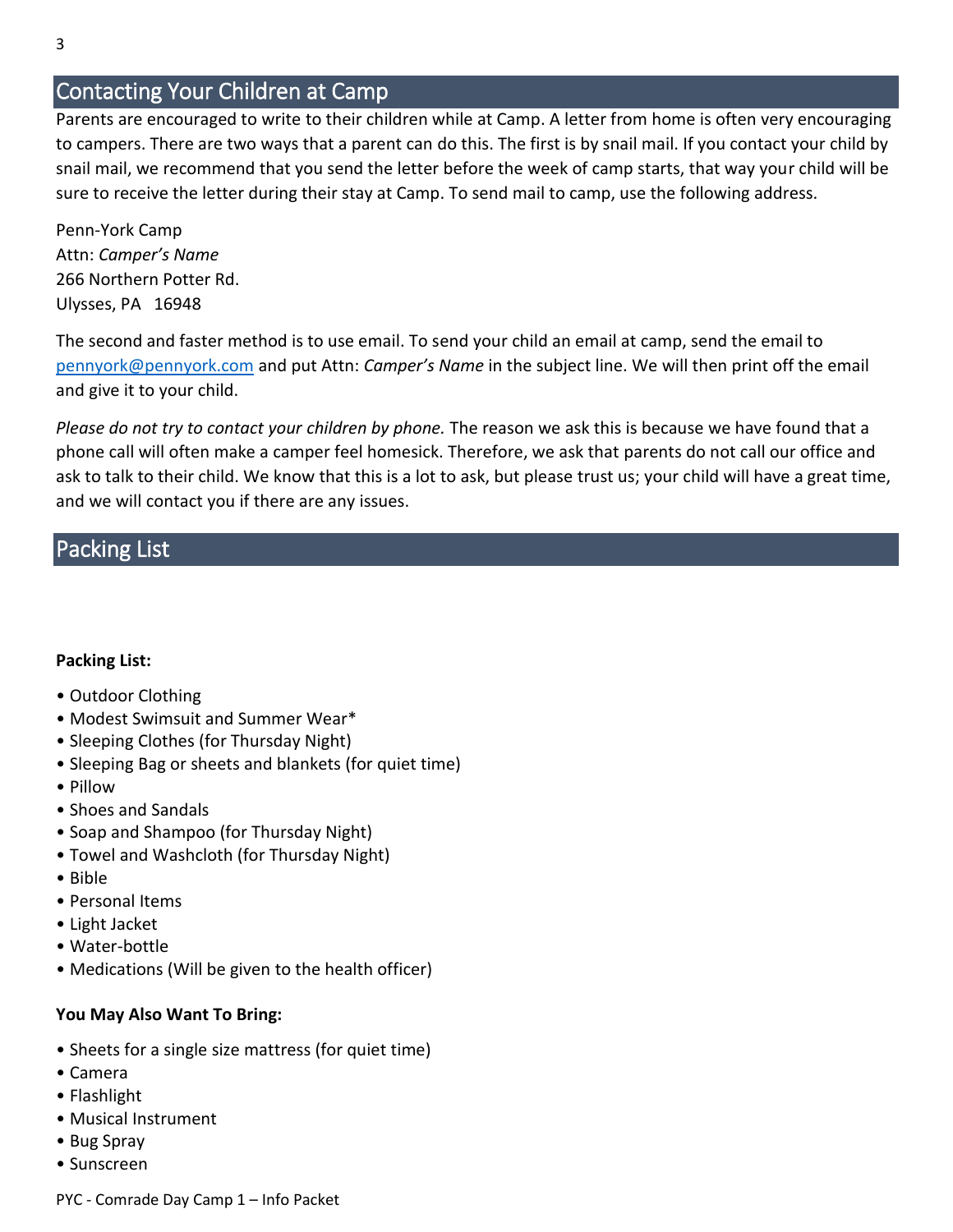- 4
- Hat
- Sunglasses
- Additional Spending Money (All campers start with a \$10 credit towards the camp store.)

#### **Do Not Bring:**

- Any type of electronic storage device that plays music or accesses the internet (iPods or MP3 players)
- Cell Phones
- Laptops
- Other Electronic Entertainment Gear
- Tobacco
- Alcohol
- Drugs
- Pornography

• Weapons (Penn-York Camp does allow campers to bring knives. However, campers cannot bring a knife with a blade length of over 4 inches.)

## <span id="page-3-0"></span>Dress Code at Penn-York Camp

- Modesty the Penn-York Definition: Penn-York Camp encourages campers to dress modestly, consistent with the instructions provided in 1 Timothy 2:9. Practically applied, shorts should be mid-thigh or longer, tank tops are permitted if not low cut at the neckline. Camis and spaghetti straps are not allowed. Underwear, cleavage, bras, and tummies should not be exposed. Immodest swimwear will require a cover up such as a dark t-shirt and/or shorts. Camp staff will provide counsel and suggestions pertaining to modesty, and if necessary will require campers to change.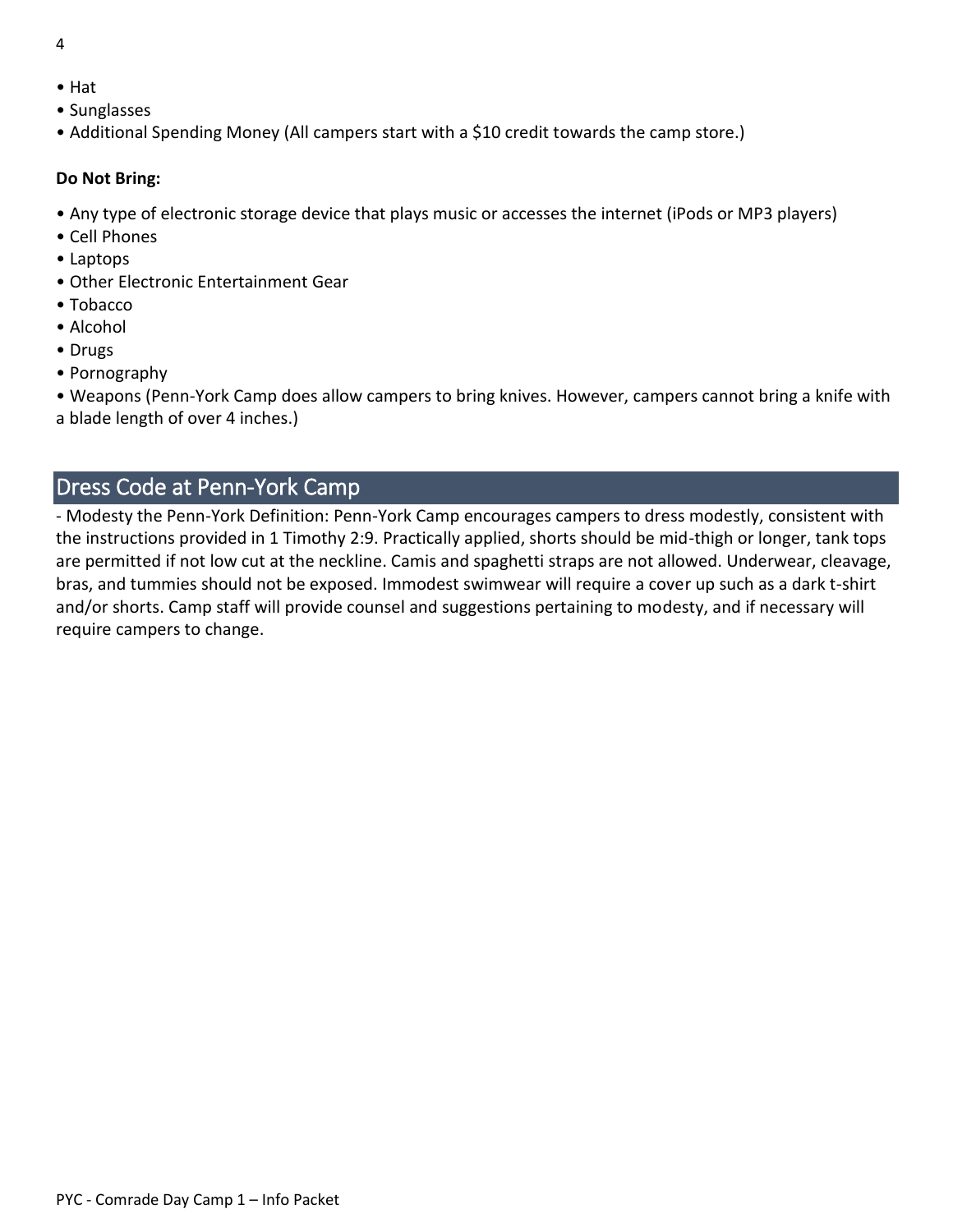## <span id="page-4-0"></span>For More Information:

Go to our website [www.pennyork.com,](http://www.pennyork.com/) hover your mouse over the "Summer Camp" tab and click on "Summer Camp FAQ." There you will find some additional info concerning our summer camps.

Or

Feel free to call us. We are in the office Monday – Friday from 8:00 a.m. till 4:00 p.m. We would be glad to answer your questions.